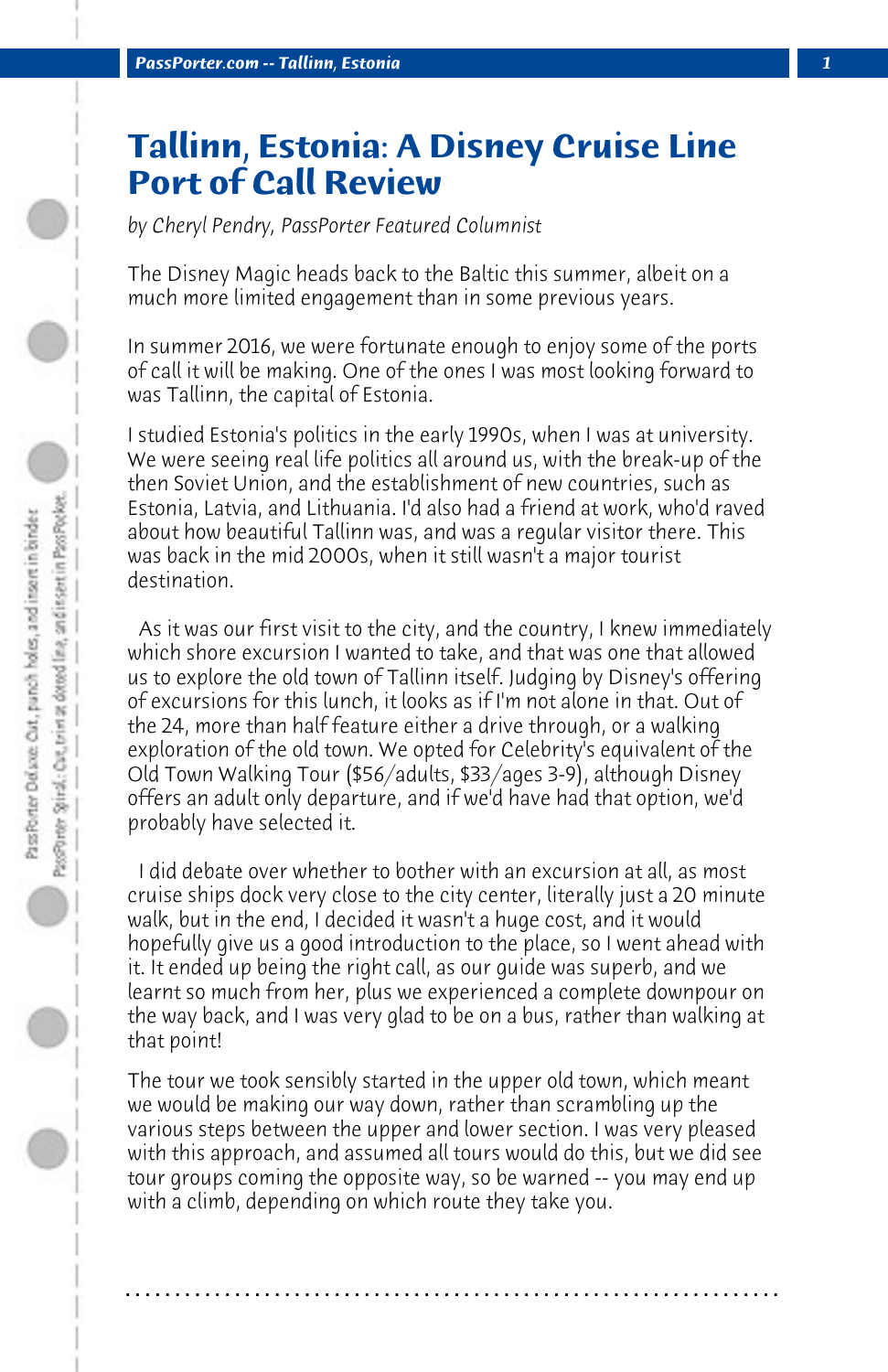The first sight we saw was the former Toompea Castle, which is today used as the Parliament building. In the nearby Palace Gardens, we learnt all about Estonia's history, and how it was occupied by a series of different rulers, including the Danes, Germans, Swedish, Soviets, and even the Nazis during the Second World War. Independence in 1991 was really a new concept to them, and in so many ways, the country is very different to many others. For one things, their Prime Minister was only 38 years old (when we visited anyway), and voting is done online, so they have a huge turnout of young voters.

 We then had free time to explore the interior of the spectacular Alexander Nevsky Cathedral, built by the Russians in the late 19th century, and that became a hallmark of this tour, as we enjoyed a lot of free time during it, which I really liked. We saw the beautiful classic buildings of Toompea, the upper old town, and then had time to enjoy the Estonian church of the Cathedral of St. Mary. This whole tour was done at a nice, slow pace, which I really enjoyed, as you were never rushed, and could take your time getting all the photos you wanted.

 The highlight of any visit to Tallinn is the Patkui viewing platform, which has stunning views across the city. I'd read about this in my guidebook, and it did not disappoint. I can see why this is a must-do on so many different shore excursions.

 We then made our way down to the lower old town, and got a chance to see the city walls, which date from the 13th century. This was the easier route down, but even so, this was along a very slippery cobble stone road, so I was glad to have good grip on my shoes.

 Once down, we continued to explore the old town, which is a UNESCO World Heritage Site, and it was easy to see why, with stunning buildings everywhere you looked. The next major sight was the Town Hall Square, which had a massive market on the day we visited, which helped to bring it alive. I would have loved to have visited the Town Hall in the free time we had, but sadly it wasn't open, as they had a VIP visit.

 At this point, our guided tour was done, and we were given more than enough time to ourselves to explore, or shop, before we had to be back at our meeting point. The beauty of the location of the cruise ship terminal was that, if you wanted to stay longer, you could, and just make your own way back. We took the opportunity to do some shopping in the Town Hall Square, and of course had to get a set of Russian dolls. If you've ever wanted some, this is the place to come, although alongside the traditional ones, you could get all sorts of others, including Tigger, Winnie-the-Pooh (sadly no Eeyore) and Angry Birds. You think of it, there's a chance they had them!

**. . . . . . . . . . . . . . . . . . . . . . . . . . . . . . . . . . . . . . . . . . . . . . . . . . . . . . . . . . . . . . . . . .**